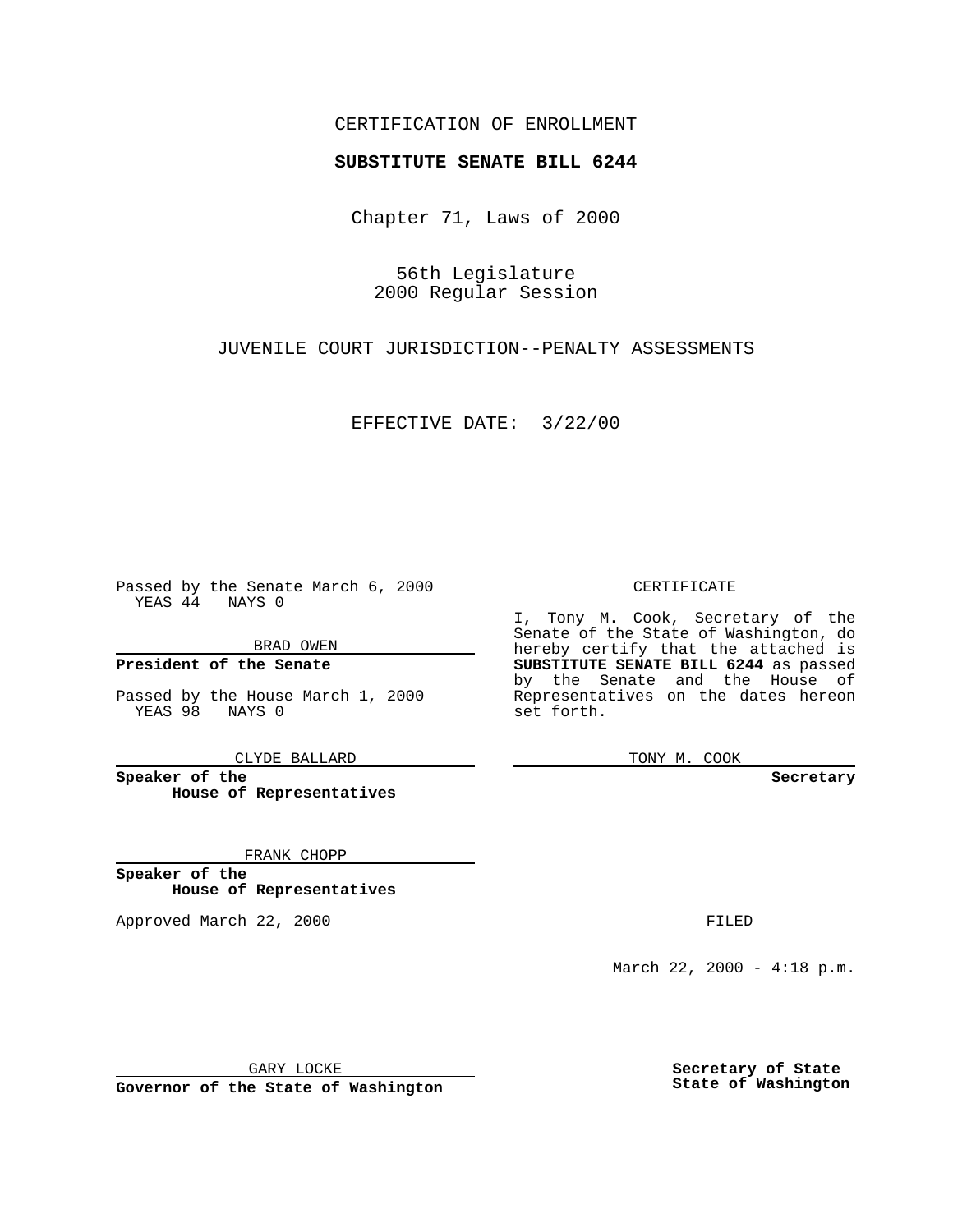## **SUBSTITUTE SENATE BILL 6244** \_\_\_\_\_\_\_\_\_\_\_\_\_\_\_\_\_\_\_\_\_\_\_\_\_\_\_\_\_\_\_\_\_\_\_\_\_\_\_\_\_\_\_\_\_\_\_

\_\_\_\_\_\_\_\_\_\_\_\_\_\_\_\_\_\_\_\_\_\_\_\_\_\_\_\_\_\_\_\_\_\_\_\_\_\_\_\_\_\_\_\_\_\_\_

### AS AMENDED BY THE HOUSE

Passed Legislature - 2000 Regular Session

#### **State of Washington 56th Legislature 2000 Regular Session**

**By** Senate Committee on Human Services & Corrections (originally sponsored by Senators Costa, McCaslin, Kline, Long, Prentice, Zarelli, Fairley, Gardner, Thibaudeau, Heavey, Goings, Kohl-Welles, McAuliffe and Winsley)

Read first time 02/01/2000.

1 AN ACT Relating to the extension of juvenile court jurisdiction to 2 enforce a penalty assessment; amending RCW 13.40.300 and 7.68.035; 3 adding a new section to chapter 13.40 RCW; and declaring an emergency.

4 BE IT ENACTED BY THE LEGISLATURE OF THE STATE OF WASHINGTON:

5 NEW SECTION. **Sec. 1.** A new section is added to chapter 13.40 RCW 6 to read as follows:

 If a respondent is ordered to pay a penalty assessment pursuant to a dispositional order entered under this chapter, he or she shall remain under the court's jurisdiction for a maximum term of ten years after the respondent's eighteenth birthday. Prior to the expiration of the ten-year period, the juvenile court may extend the judgment for the payment of a penalty assessment for an additional ten years.

13 **Sec. 2.** RCW 13.40.300 and 1994 sp.s. c 7 s 530 are each amended to 14 read as follows:

 (1) In no case may a juvenile offender be committed by the juvenile court to the department of social and health services for placement in a juvenile correctional institution beyond the juvenile offender's twenty-first birthday. A juvenile may be under the jurisdiction of the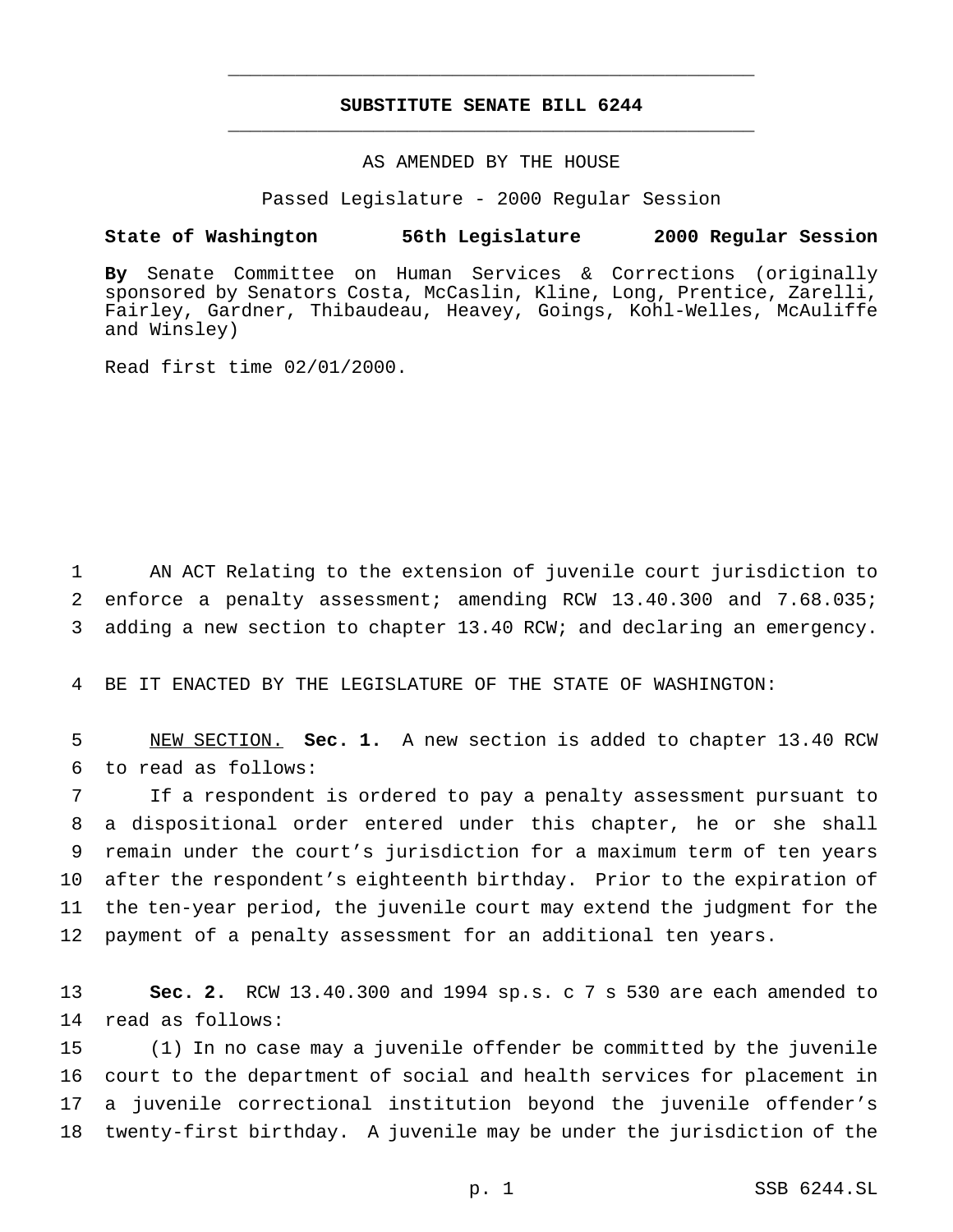juvenile court or the authority of the department of social and health services beyond the juvenile's eighteenth birthday only if prior to the juvenile's eighteenth birthday:

 (a) Proceedings are pending seeking the adjudication of a juvenile offense and the court by written order setting forth its reasons extends jurisdiction of juvenile court over the juvenile beyond his or her eighteenth birthday;

 (b) The juvenile has been found guilty after a fact finding or after a plea of guilty and an automatic extension is necessary to allow for the imposition of disposition; or

 (c) Disposition has been held and an automatic extension is necessary to allow for the execution and enforcement of the court's order of disposition. If an order of disposition imposes commitment to the department, then jurisdiction is automatically extended to include a period of up to twelve months of parole, in no case extending beyond the offender's twenty-first birthday.

 (2) If the juvenile court previously has extended jurisdiction beyond the juvenile offender's eighteenth birthday and that period of extension has not expired, the court may further extend jurisdiction by written order setting forth its reasons.

 (3) In no event may the juvenile court have authority to extend jurisdiction over any juvenile offender beyond the juvenile offender's twenty-first birthday except for the purpose of enforcing an order of 24 restitution or penalty assessment.

 (4) Notwithstanding any extension of jurisdiction over a person pursuant to this section, the juvenile court has no jurisdiction over any offenses alleged to have been committed by a person eighteen years of age or older.

 **Sec. 3.** RCW 7.68.035 and 1999 c 86 s 1 are each amended to read as follows:

31 (1)(a) ((Whenever)) When any person is found guilty in any superior court of having committed a crime, except as provided in subsection (2) of this section, there shall be imposed by the court upon such convicted person a penalty assessment. The assessment shall be in addition to any other penalty or fine imposed by law and shall be five hundred dollars for each case or cause of action that includes one or more convictions of a felony or gross misdemeanor and two hundred fifty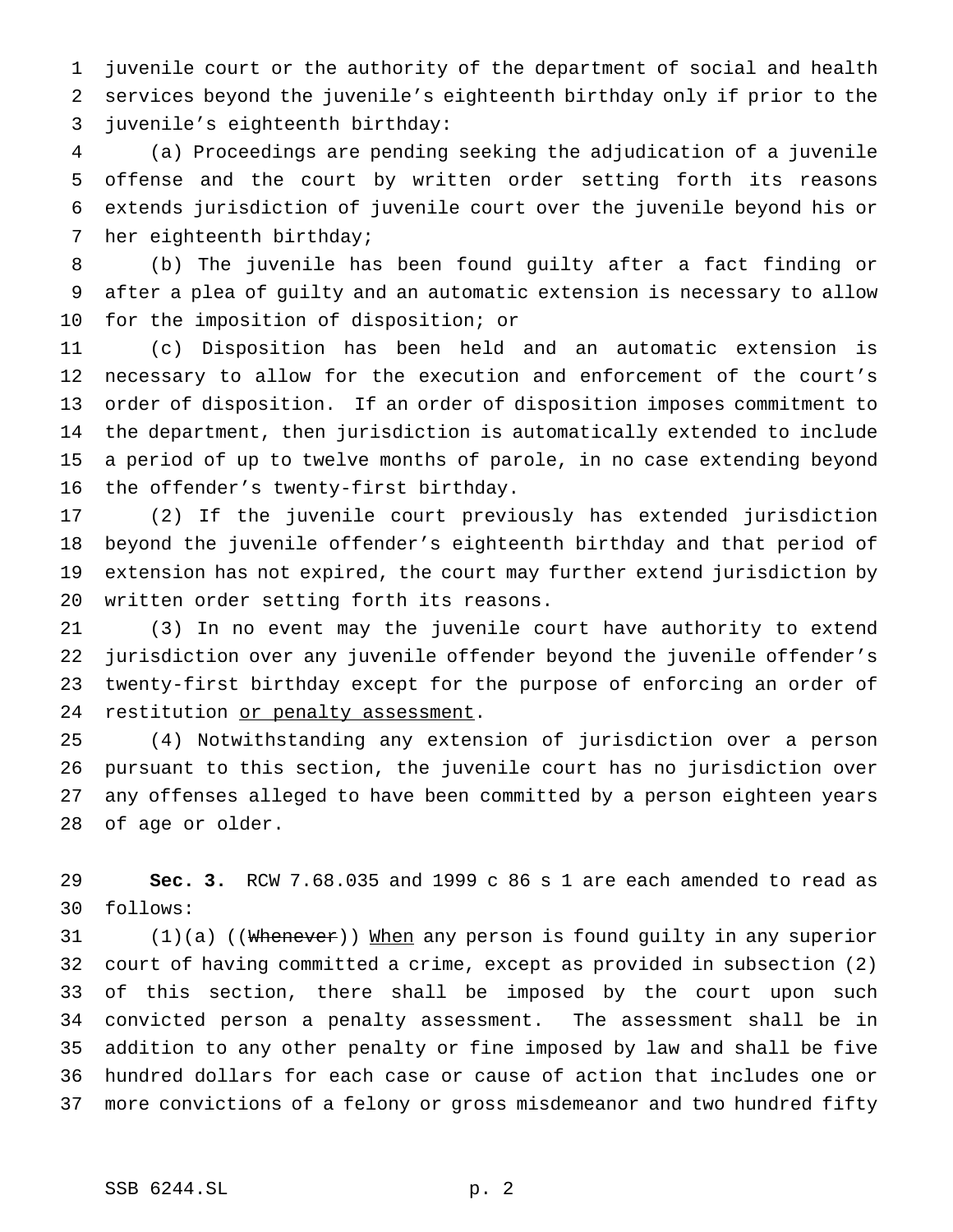dollars for any case or cause of action that includes convictions of only one or more misdemeanors.

 (b) ((Whenever)) When any juvenile is adjudicated of any offense in any juvenile offense disposition under Title 13 RCW, except as provided in subsection (2) of this section, there shall be imposed upon the juvenile offender a penalty assessment. The assessment shall be in addition to any other penalty or fine imposed by law and shall be one hundred dollars for each case or cause of action that includes one or more adjudications for a felony or gross misdemeanor and seventy-five dollars for each case or cause of action that includes adjudications of only one or more misdemeanors.

 (2) The assessment imposed by subsection (1) of this section shall not apply to motor vehicle crimes defined in Title 46 RCW except those defined in the following sections: RCW 46.61.520, 46.61.522, 46.61.024, 46.52.090, 46.70.140, 46.61.502, 46.61.504, 46.52.101, 46.20.410, 46.52.020, 46.10.130, 46.09.130, 46.61.5249, 46.61.525, 46.61.685, 46.61.530, 46.61.500, 46.61.015, 46.52.010, 46.44.180, 46.10.090(2), and 46.09.120(2).

19 (3) ((Whenever)) When any person accused of having committed a crime posts bail in superior court pursuant to the provisions of chapter 10.19 RCW and such bail is forfeited, there shall be deducted from the proceeds of such forfeited bail a penalty assessment, in addition to any other penalty or fine imposed by law, equal to the assessment which would be applicable under subsection (1) of this section if the person had been convicted of the crime.

 (4) Such penalty assessments shall be paid by the clerk of the superior court to the county treasurer who shall monthly transmit the money as provided in RCW 10.82.070. Each county shall deposit fifty percent of the money it receives per case or cause of action under subsection (1) of this section and retains under RCW 10.82.070, not less than one and seventy-five one-hundredths percent of the remaining money it retains under RCW 10.82.070 and the money it retains under chapter 3.62 RCW, and all money it receives under subsection (7) of this section into a fund maintained exclusively for the support of comprehensive programs to encourage and facilitate testimony by the victims of crimes and witnesses to crimes. A program shall be considered "comprehensive" only after approval of the department upon application by the county prosecuting attorney. The department shall approve as comprehensive only programs which: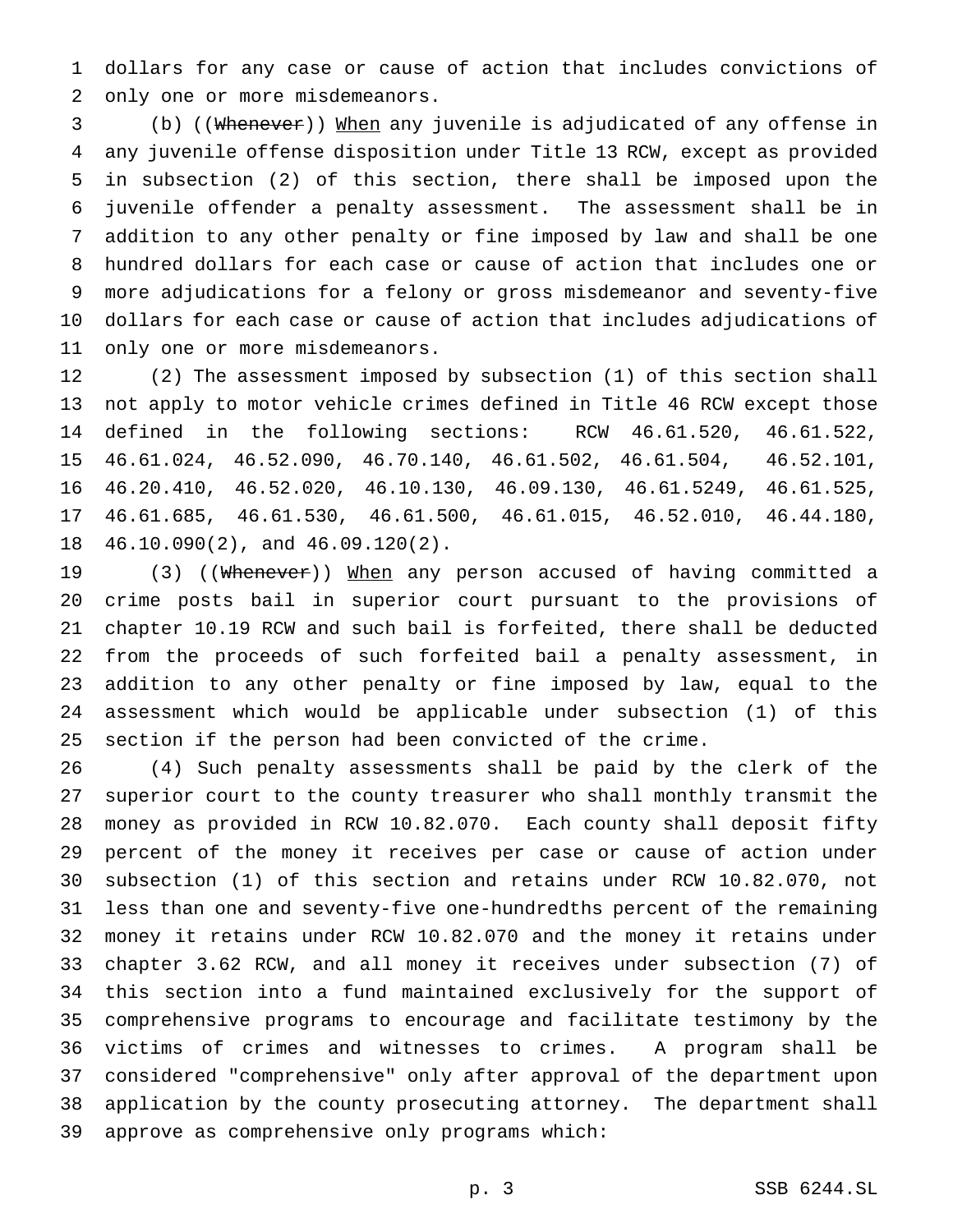(a) Provide comprehensive services to victims and witnesses of all types of crime with particular emphasis on serious crimes against persons and property. It is the intent of the legislature to make funds available only to programs which do not restrict services to victims or witnesses of a particular type or types of crime and that such funds supplement, not supplant, existing local funding levels;

 (b) Are administered by the county prosecuting attorney either directly through the prosecuting attorney's office or by contract between the county and agencies providing services to victims of crime;

 (c) Make a reasonable effort to inform the known victim or his surviving dependents of the existence of this chapter and the procedure for making application for benefits;

 (d) Assist victims in the restitution and adjudication process; and (e) Assist victims of violent crimes in the preparation and presentation of their claims to the department of labor and industries under this chapter.

 Before a program in any county west of the Cascade mountains is submitted to the department for approval, it shall be submitted for review and comment to each city within the county with a population of more than one hundred fifty thousand. The department will consider if the county's proposed comprehensive plan meets the needs of crime victims in cases adjudicated in municipal, district or superior courts and of crime victims located within the city and county.

 (5) Upon submission to the department of a letter of intent to adopt a comprehensive program, the prosecuting attorney shall retain the money deposited by the county under subsection (4) of this section until such time as the county prosecuting attorney has obtained approval of a program from the department. Approval of the comprehensive plan by the department must be obtained within one year of the date of the letter of intent to adopt a comprehensive program. The county prosecuting attorney shall not make any expenditures from the money deposited under subsection (4) of this section until approval of a comprehensive plan by the department. If a county prosecuting attorney has failed to obtain approval of a program from the department under subsection (4) of this section or failed to obtain approval of a comprehensive program within one year after submission of a letter of intent under this section, the county treasurer shall monthly transmit one hundred percent of the money deposited by the county under subsection (4) of this section to the state treasurer for deposit in